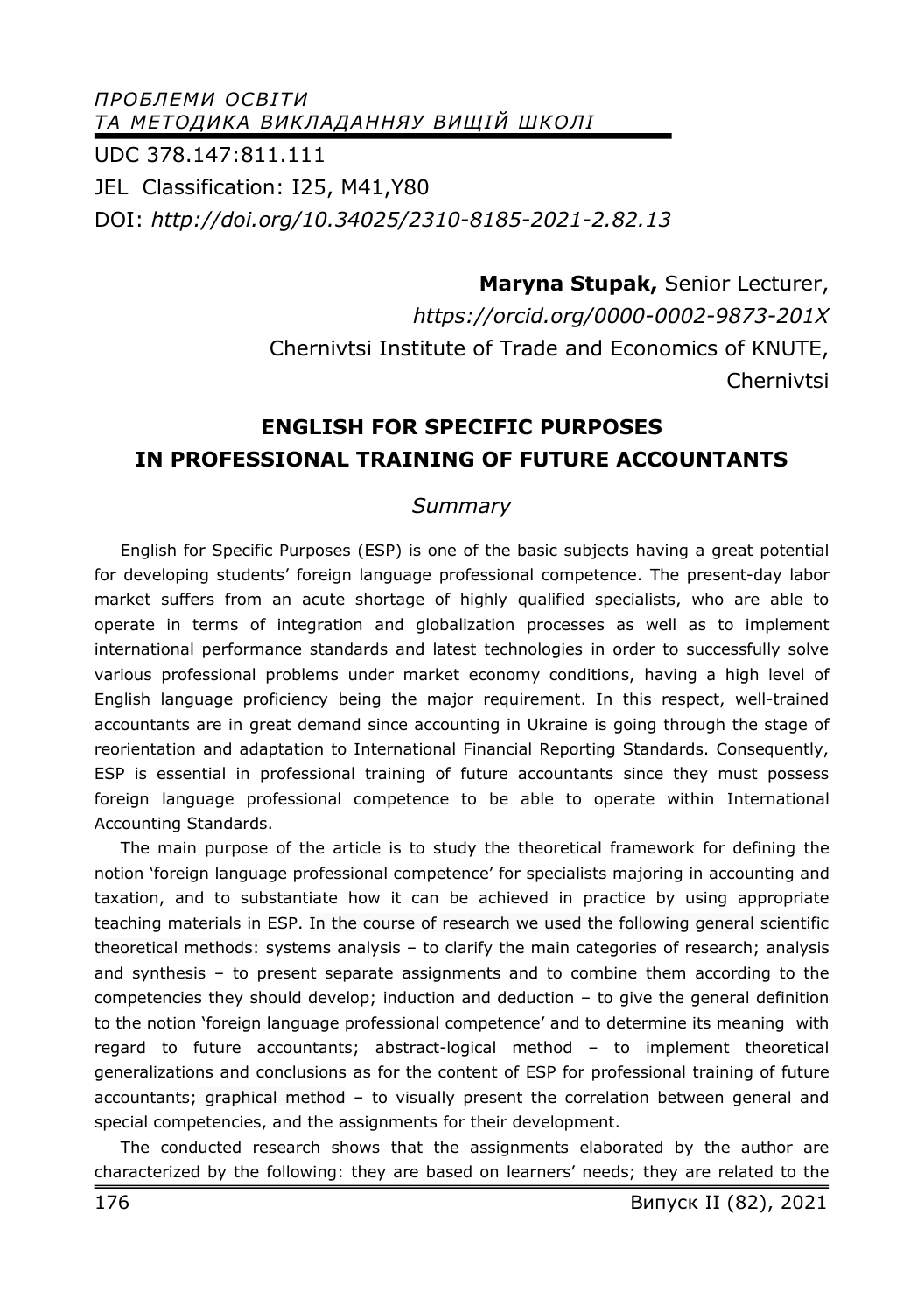subject area; they consider the collaborative work between teachers and students; they provide for students' individual work; they reflect real life situations connected with professional activities. The proposed assignments in ESP aim at developing future accountants' general and special competencies as well as at acquiring their foreign language professional competence. All these qualities will allow such specialists to be competitive in the modern labor market. Further research will be appropriate to investigate the issues referring to results of ESP study and efficient teaching methods to be used for professional training of future accountants.

*Keywords:* ESP*,* professional training, accountants, foreign language professional competence, assignments, general competencies, special competencies, teaching materials, course outline.

*Number of sources – 11; number of tables – 2.* 

**М.Г. Ступак,** ст. викладач, *https://orcid.org/0000-0002-9873-201X*  Чернівецький торговельно-економічний інститут КНТЕУ, м. Чернівці

# **АНГЛІЙСЬКА МОВА ЗА ПРОФЕСІЙНИМ СПРЯМУВАННЯМ У ПРОФЕСІЙНІЙ ПІДГОТОВЦІ МАЙБУТНІХ БУХГАЛТЕРІВ**

#### *Анотація*

**Актуальність. Постановка проблеми.** Англійська мова за професійним спрямуванням (АМПС) є однією з основних дисциплін, що має великий потенціал для розвитку іншомовної професійної компетентності студентів. Сучасний ринок праці вкрай потребує висококваліфікованих спеціалістів, здатних діяти під час інтеграційних та глобалізаційних процесів, а також впроваджувати міжнародні стандарти діяльності та новітні технології для успішного розв'язання різноманітних професійних завдань в умовах ринкової економіки, причому головною вимогою до кандидатів на вакантну посаду є високий рівень володіння англійською мовою. Відповідно до цього, висококваліфіковані бухгалтери користуються великим попитом, оскільки бухгалтерський облік в Україні активно реорганізується й адаптується до міжнародних стандартів фінансової звітності. У наш час професійна діяльність бухгалтерів безпосередньо пов'язана з їхніми загальними та спеціальними компетентностями, що дозволяє поєднувати знання, набуті в галузі бухгалтерського обліку, оподаткування, аналізу, контролю та аудиту. Крім того, бухгалтери повинні володіти іншомовною професійною компетентністю, щоб бути спроможними діяти в рамках міжнародних стандартів бухгалтерського обліку. В цьому контексті АМПС має надзвичайно важливе значення для професійної підготовки майбутніх бухгалтерів.

**Issue II (82), 2021** 177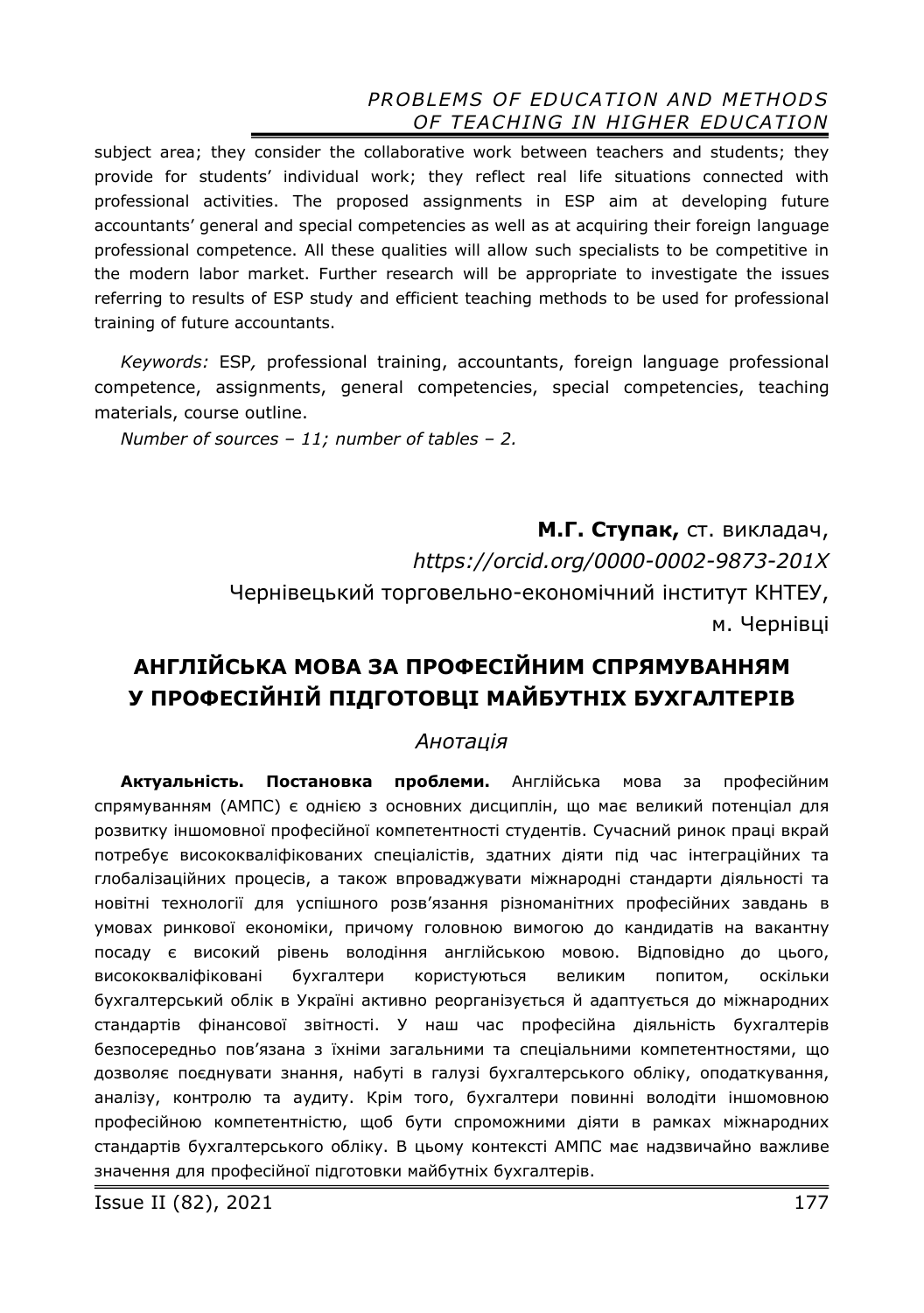Головною **метою статті** є вивчення теоретичних засад для визначення поняття «іншомовна професійна компетентність» для студентів спеціальності «Облік і оподаткування» та обґрунтування шляхів її досягнення на практиці за допомогою використання належних навчальних матеріалів на заняттях з АМПС. **Методологія.** У процесі дослідження використано наступні загальнонаукові теоретичні методи: системний аналіз – для з'ясування основних категорій дослідження; метод аналізу та синтезу – для презентації окремих завдань та поєднання їх відповідно до компетентностей, яких студенти мають досягти під час занять з АМПС; метод індукції та дедукції – для формулювання загального визначення поняття «іншомовна професійна компетентність» та визначення його значення саме для майбутніх бухгалтерів; абстрактно-логічний метод – для здійснення теоретичних узагальнень та висновків щодо змісту АМПС для професійної підготовки майбутніх бухгалтерів; графічний метод – для наочної презентації співвідношення між загальними та спеціальними компетентностями і завданнями, спрямованими на їхній розвиток.

**Результати**. Проведене дослідження показує, що завданням, розробленим автором для розвитку загальних та спеціальних компетентностей майбутніх бухгалтерів, притаманні такі ознаки: базуються на потребах студентів; пов'язані з предметною областю; передбачають співпрацю між викладачами та студентами; розраховані на індивідуальну роботу студентів; відображують реальні життєві ситуації, пов'язані з професійною діяльністю. **Практичне значення**. Запропоновані завдання з АМПС, що мають на меті розвинути загальні та спеціальні компетентності у майбутніх бухгалтерів, сприятимуть досягненню їхньої іншомовної професійної компетентності. Всі ці якості дозволять таким спеціалістам бути конкурентоспроможними на сучасному ринку праці. **Подальші дослідження** будуть доцільними у вивченні питань щодо результатів навчання за дисципліною АМПС та ефективних методів викладання для професійної підготовки майбутніх бухгалтерів.

*Ключові слова:* англійська мова за професійним спрямуванням, професійна підготовка, бухгалтери, іншомовна професійна компетентність, завдання, загальні компетентності, спеціальні компетентності, навчальні матеріали, робоча програма. *Кількість джерел: 11; кількість таблиць: 2.* 

**Problem statement.** Modern challenges the higher educational establishments of Ukraine face today due to various integration and globalization processes and the expansion of international cooperation require totally new approaches to training specialists. In this context, learning Foreign Language for Specific Purposes (FLSP), in particular English for Specific Purposes (ESP) plays a vital role since it is one of the basic subjects having a great potential for developing students' foreign language professional competence.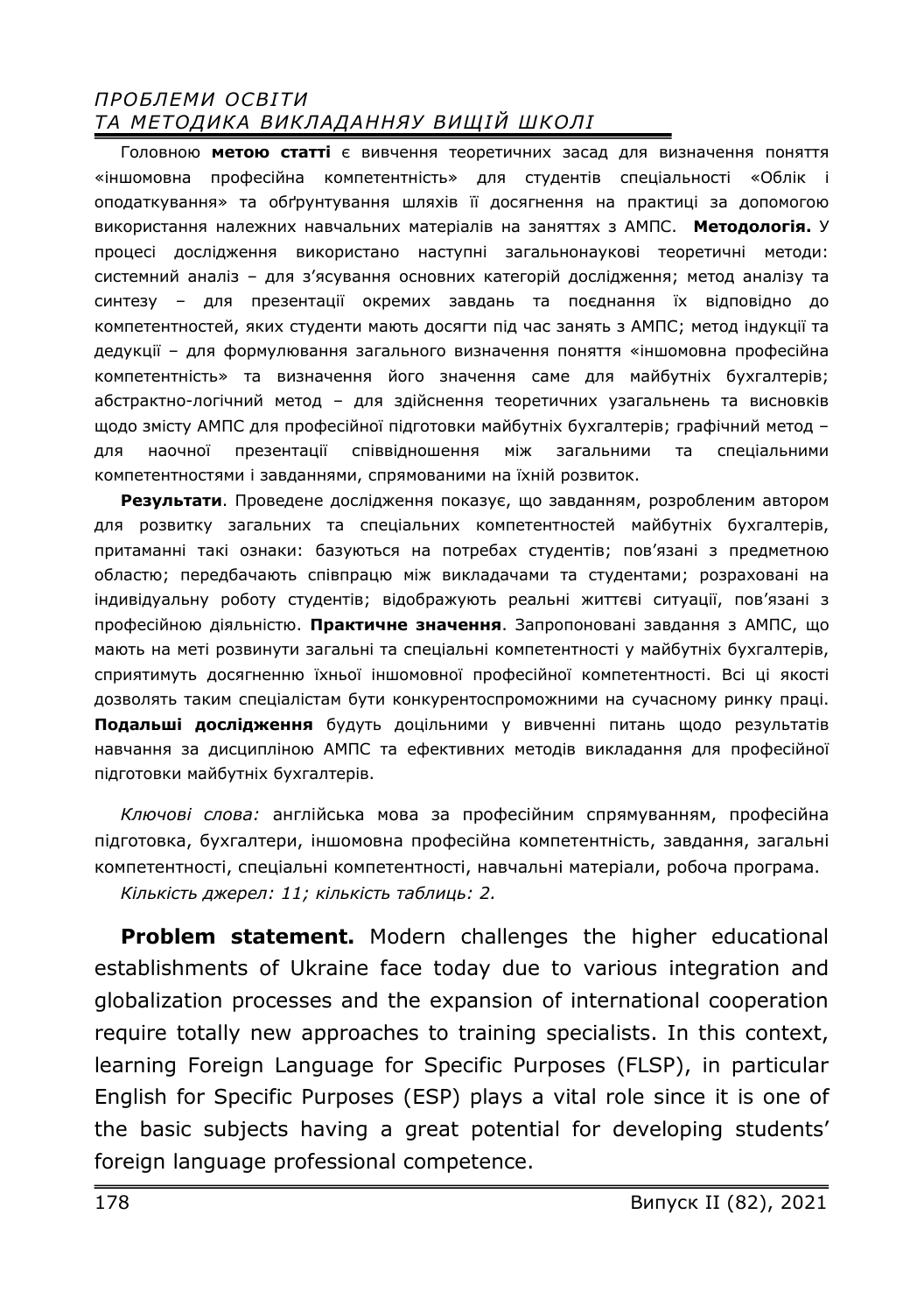ESP reflects the worldwide interest in the study of English. Among the factors influencing the creation of this academic subject are the following: the introduction of governmental mass education programs with English as the first or the foreign language; the need of English as a common medium of communication and a consequence of the growth of business and increased occupational mobility; the facilitation of access to scientific and technical literature [1, p. 18].

To become competitive in current realities it is not enough just to have a higher education. The present-day labor market suffers from an acute shortage of highly qualified specialists, who are able to operate in terms of integration and globalization processes as well as to implement international performance standards and latest technologies in order to successfully solve various professional problems under market economy conditions, having a high level of English language proficiency being the major requirement.

In this respect, well-trained accountants are in great demand since accounting in Ukraine is going through the stage of reorientation and adaptation to International Financial Reporting Standards. Nowadays, this fact greatly complicates the accountant' professional activities, which are not only confined to keeping accounting records, but are concerned with their general and special competencies allowing them to combine the knowledge acquired in the field of accounting, taxation, analysis, control and audit. Moreover, accountants must know English to be able to interpret and prepare financial statements according to International Accounting Standards.

Thus, it is clear from the above that ESP is essential in professional training of future accountants.

**Analysis of recent studies.** The first research works connected with different aspects of ESP date back to the 1960s and they are still considered to be a broad area for further investigation. In this respect, Carolina Gonzalez Ramirez (2015) writes the following, "The early beginnings of English for Specific Purposes (ESP) in the 1960s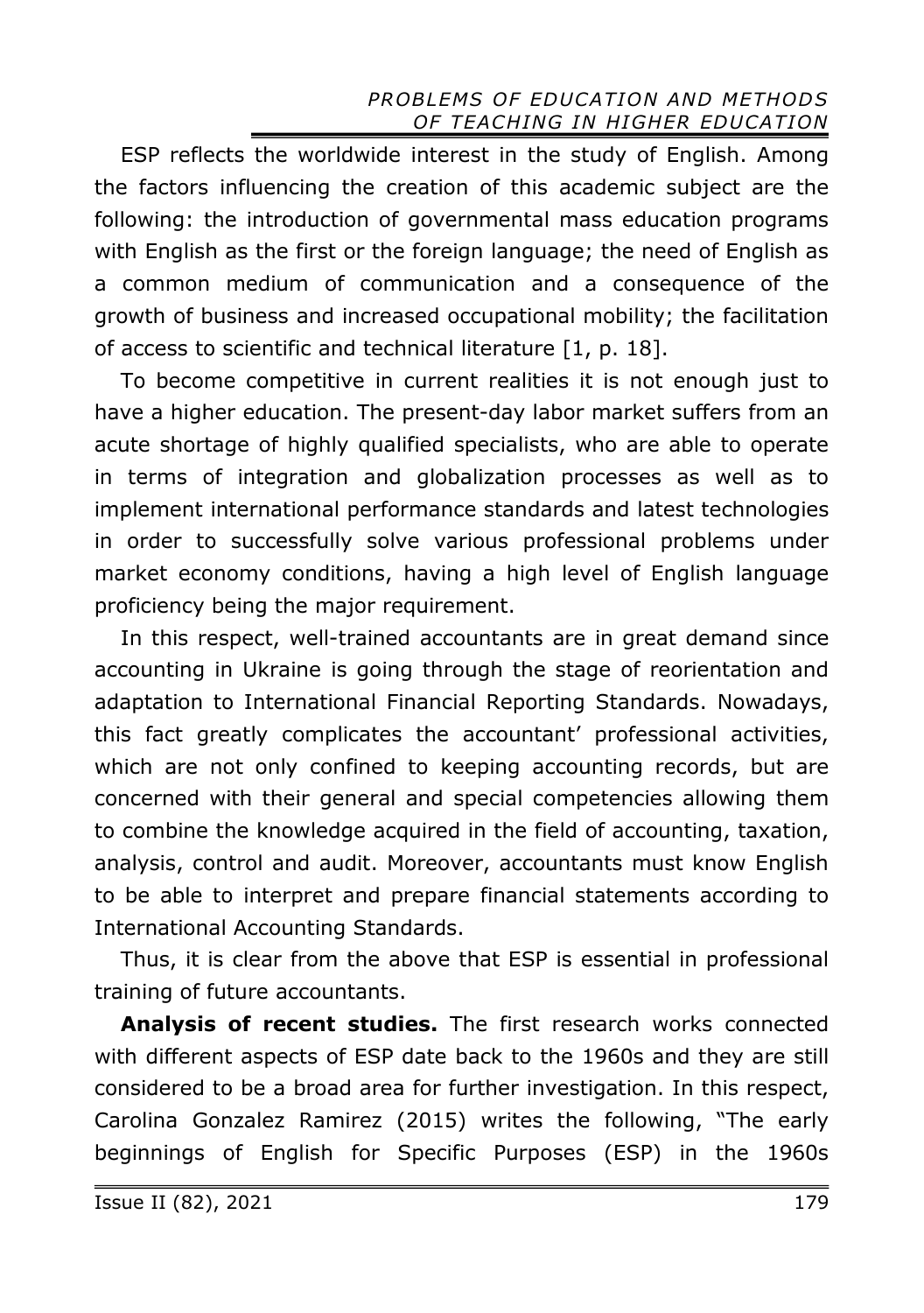emphasized the grammatical analysis of technical texts. By the end of the decade, discourse analysis gained relevance and in the 1970s, emphasis on students' necessary skills resulted in the development of needs analyses. During the 1980s, the learner-centered approach gathered strength and materials development productions attempted to respond to this new trend. The last twenty years have seen the spur of ESP as a vast theoretical and research ground." [1, p. 384-385].

The problems of teaching FLSP, including ESP, were touched upon by many scientists, educators and methodologists in the 60-90s of the last century (I. Berman, N. Halskova, T. Syerova, T. Truhanova, L. Anthony, T. Dudley-Evans & M. St John, P. Strevens, E. Tarone, G. Yule, etc). Investigations in this field were continued in the context of a new century reality in the works by S. Kozhushko, L. Morska, O. Shmyrova, V. Topalova, K. Gatehouse, K. Harding, M. Hewings, A. Johns and others.

In the course of evolution that happened to the researchers' views as for different approaches to the subject matter of ESP, its interpretations have also changed. There exist numerous definitions associated with ESP. Here are a few of them.

Thus, according to Hutchinson and Waters (1987), ESP is an approach to language teaching in which all decisions as to content and method are based on the learner's reason for learning [2, p. 19]. R. Smoak (2003) defines ESP as English instruction based on actual and immediate needs of learners who have to successfully perform real-life tasks unrelated to merely passing an English class or exam. She also views ESP as needs based and task oriented [3, p. 27]. A. Belyaeva (2015) points out that the main emphasis in teaching ESP should be placed on professionalization of education and the students' use of the foreign language as a tool for future professional activities and knowledge [4, p. 36].

It is obvious that despite different views, all the above mentioned interpretations have some common features stipulating that ESP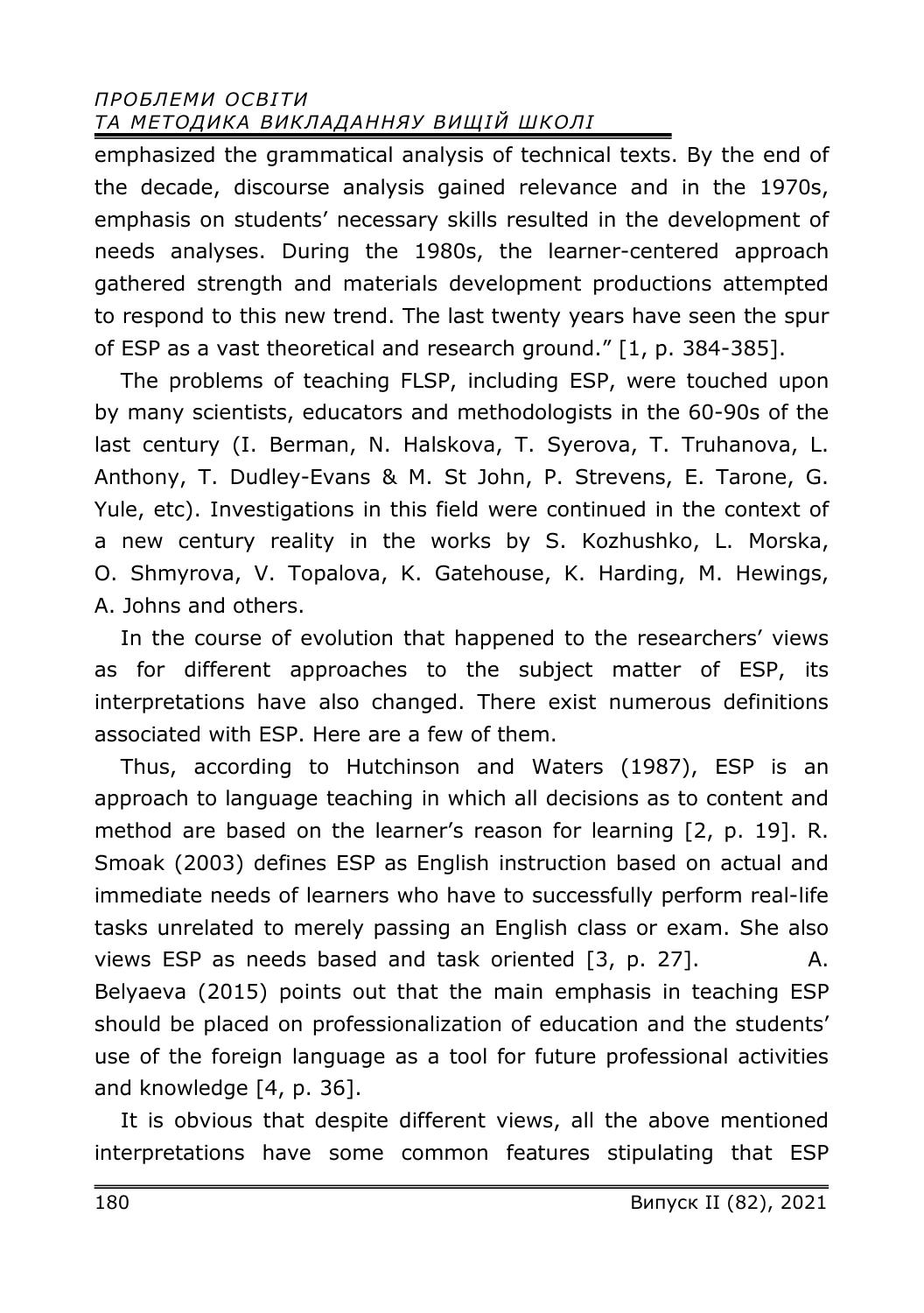should be based on meeting the very specific needs of a very specific group of learners.

In most publications devoted to teaching ESP in economic higher educational establishments the authors agree that development of students' foreign language professional competence is necessary and needs special techniques and approaches. There are a lot of teaching materials (textbooks, tutorials, manuals, etc) with an overall economic focus, but very few are addressed to future accountants. To our mind, the most valuable among the latter are the following: "English for Accounting" by Evan Frendo and Sean Mahoney (Oxford University Press) and "Market Leader Business English. Accounting and Finance" by Christine Johnson (Financial Times, Pearson Education Limited, Longman). These publications are ideal for anyone who needs to communicate with colleagues and clients about accounting and financial matters.

However, there is a serious lack of Ukrainian handbooks in ESP for professional training of future accountants that would both comply with demands of our times and take maximum account of peculiarities connected with these professional activities. Therefore, our scientists, educators and methodologists should work on this problem in order to approach the content and methods of teaching ESP to students' practical needs, paying a special attention to development of their foreign language professional competence.

In this respect, **the main purpose** of the article is to study the theoretical framework for defining the notion 'foreign language professional competence' for specialists majoring in accounting and taxation, and to substantiate how it can be achieved in practice by using appropriate teaching materials in ESP. According to the objective, the following tasks have been identified:

1. To focus on basic information concerning foreign language communicative and professional competences and their components in order to find out how to define the notion 'foreign language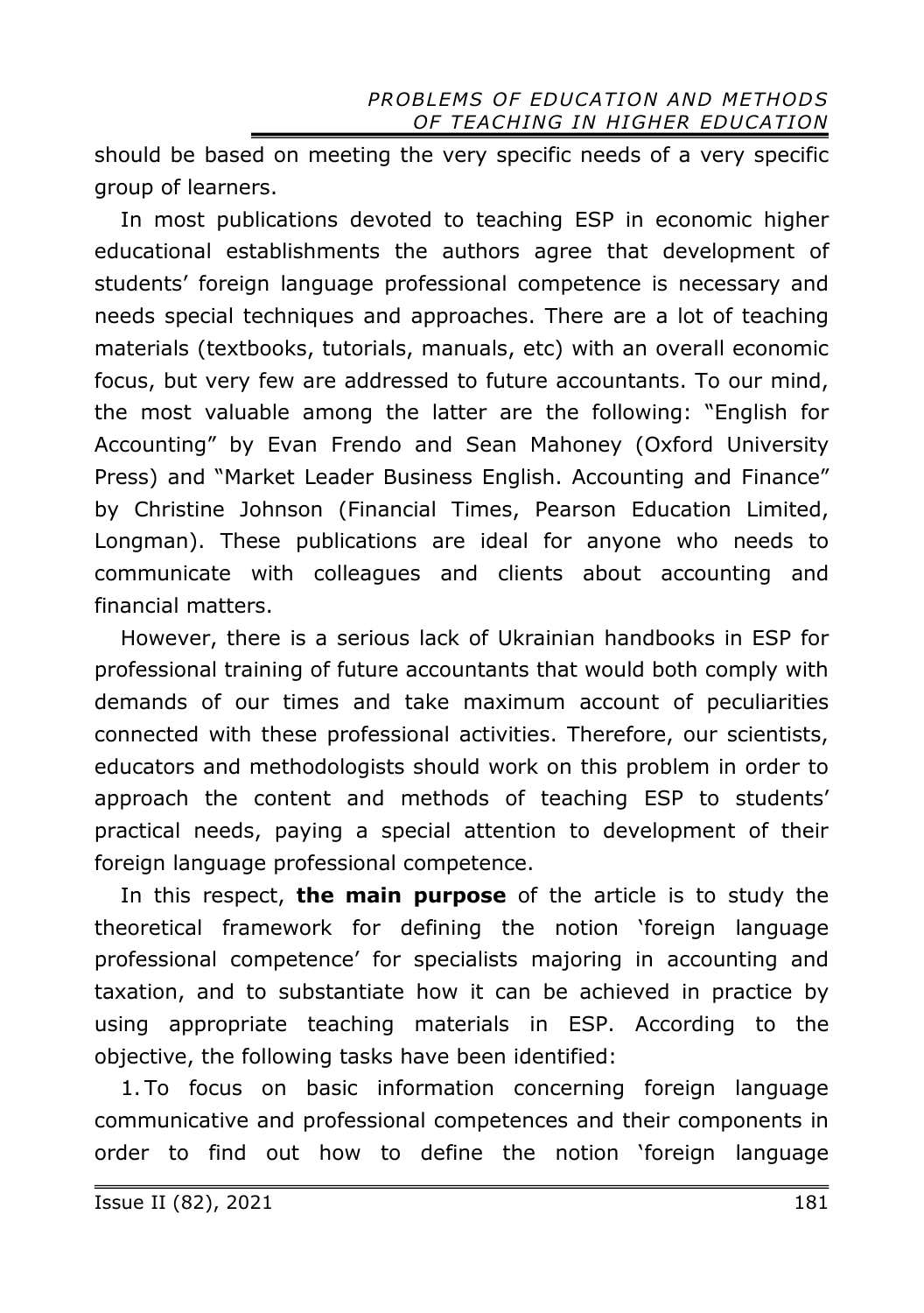professional competence' for specialists majoring in accounting and taxation.

2. To present some assignments and instructions for their performance aimed at developing learners' foreign language professional competence on the basis of certain teaching material, achievement of students' general and special competencies being taken into consideration.

3. To show the correlation between general and special competencies the students majoring in accounting and taxation should develop according to the ESP course outline, and the assignments aimed at achieving this goal.

**Basic material.** The overall aim of studying ESP is to develop students' essential communicative competence in oral and written forms related to professional communication, practical skills of foreign language proficiency in different kinds of speech activities encompassed by the topic under discussion due to professional needs as well as to acquire the latest professional information via foreign sources. In other words, the aim of ESP is to develop students' foreign language communicative and professional competences as an integrated whole. In this regard, it is worth focusing on definitions of each of these competences and their components separately.

Foreign language communicative competence is defined as the people's ability to understand and reflect a foreign language not only within the knowledge level of phonology, vocabulary, grammar, culture-oriented linguistics and due to speech skills, but according to purposes and specificity of situation during the communication process [6, p. 118].

The key components of foreign language communicative competence are language, linguistic, socio-cultural, discourse, educational-cognitive and strategic competences.

Language competence means speech skills (dialogue and monologue speech), listening, reading and writing skills. Linguistic competence is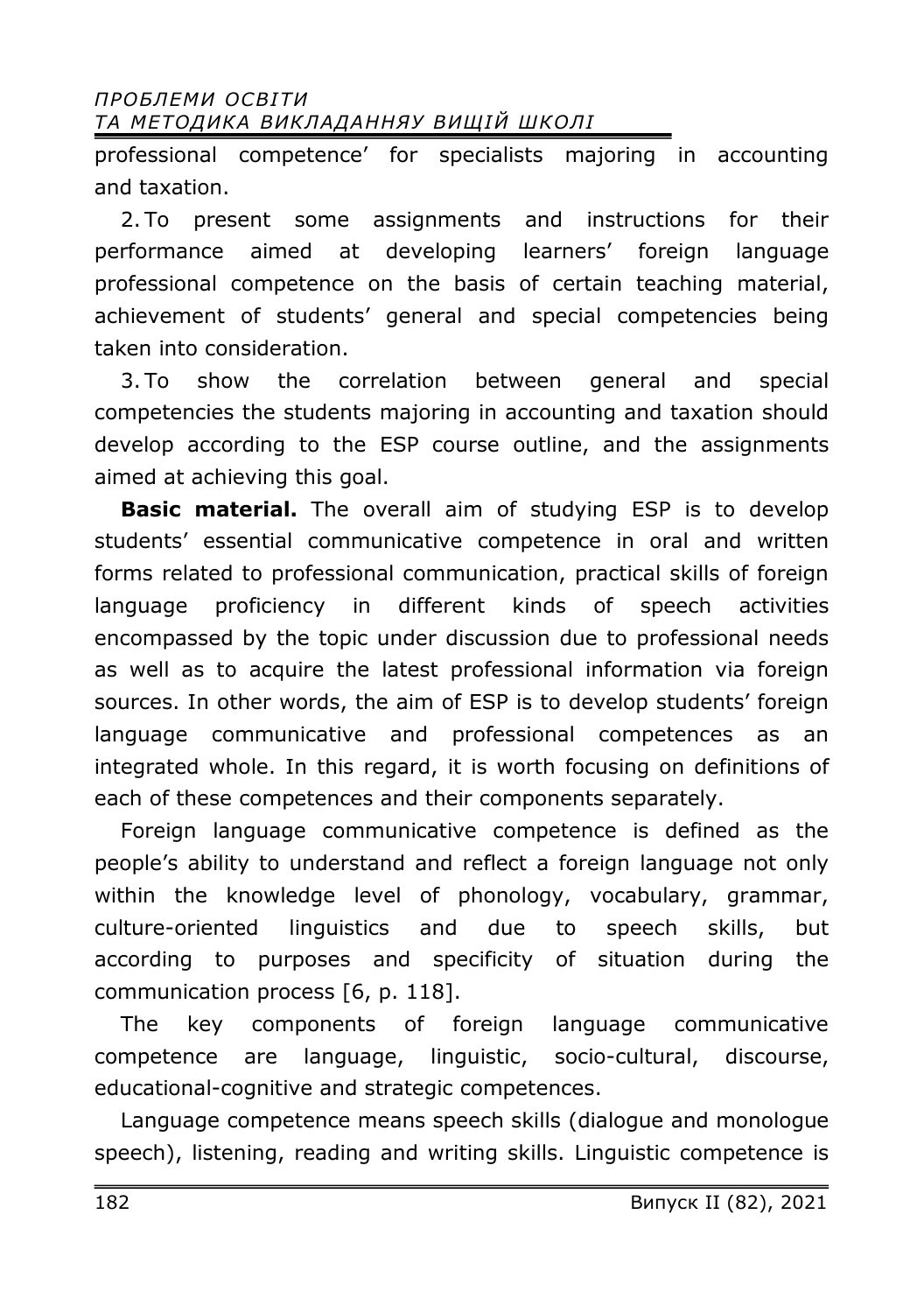knowledge of pronunciation, vocabulary, grammar and spelling. Sociocultural competence implies socio-cultural knowledge about the countries of the target language (including behavior and etiquette standards), and skills to use this knowledge in foreign language communication. Discourse competence is an ability to understand another person and to reach coherence of independent utterances in meaningful communication models. Educational-cognitive competence involves general and special training skills, methods and techniques of independent learning of languages and cultures including the use of new information technologies. Strategic competence suggests the ability to balance the lack of linguistic knowledge, as well as the lack of foreign language speech and social experience in the process of communication [7, p. 176-177].

With regard to professional competence, it is viewed as the gathering of specialized knowledge that forms the intellectual, technical-functional, behavioral, ethical and political competences, particularly, by the professional in their productive role, in a way that generates recognized results individually or collectively [8].

As a rule, the structure of the expert's professional competence is defined as a combination of the following components: cognitive (availability of theoretical knowledge in a certain subject area; actionrelated (abilities facilitating realization of professional activities); personal (possession of reflection and self-awareness techniques, and some other important professional qualities); motivational (personal characteristics determining incentives for self-development, abilities for lifelong learning as well as skills for improving and deepening of professional knowledge); communicative (total abilities providing efficiency of communication, teamwork, interaction with other society members) [9].

In this context, we may state that professional competence is a broad professional knowledge, attitude, and skills required in order to be involved in certain occupation. Actually, it is an integrated feature allowing a person to work effectively within his or her professional area.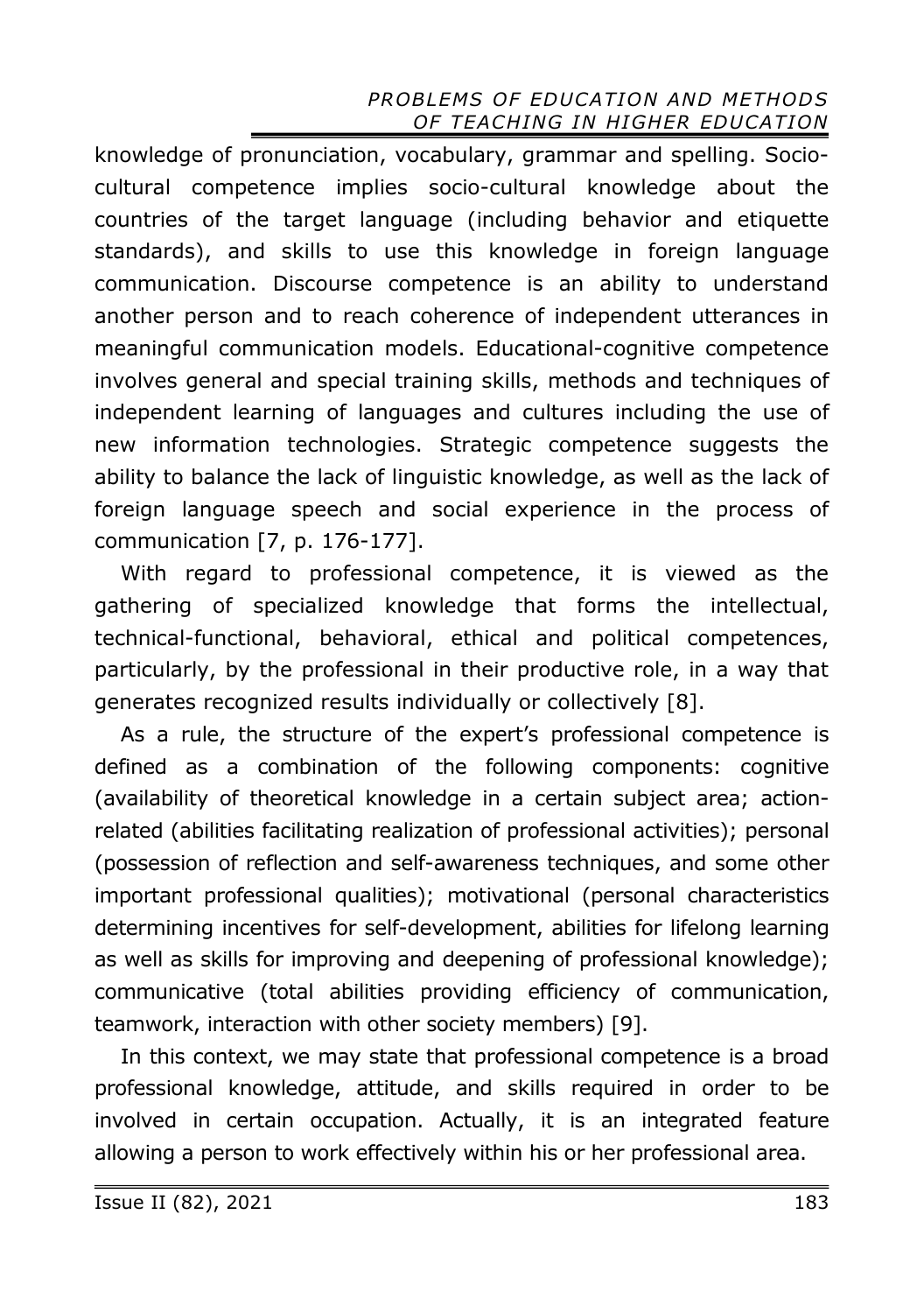Taking into account the above mentioned, foreign language professional competence of future accountants may be viewed as the combination of foreign language communicative and professional competences, including all their components, which will allow them to be successful in their professional activities and to create preconditions for their further career growth.

Based on the educational and professional program for bachelors majoring in accounting and taxation, the ESP course outline for these students aims at developing their integrated competency, namely the ability of a person to perform complex specialized tasks and to solve practical problems in the field of accounting, taxation, analysis, control and audit during professional activities or training process that provides for application of certain theories and methods of related sciences and is characterized by complexity and conditions of uncertainty, as well as at acquiring the graduates' general and special (professional) competencies [10].

It is worth noting that a handbook "Accounting and Taxation" addressed to future accountants, fully complies with the content and requirements of the above mentioned course outline. It contains relevant professionally oriented topics with a set of appropriate assignments aimed at developing students' foreign language professional competence, achievement of their general and special competencies being taken into consideration [11].

In order to demonstrate how these competencies can be achieved while working on this handbook, we will focus on one of the topics, namely on the topic "Financial Statements". In this regard, we will first present some assignments and instructions for their performance (see table 1).

The matrix below (see table 2) shows the correlation between general and special competencies the students majoring in accounting and taxation should develop according to the ESP course outline, and the assignments (taken from table 1) aimed at achieving this goal.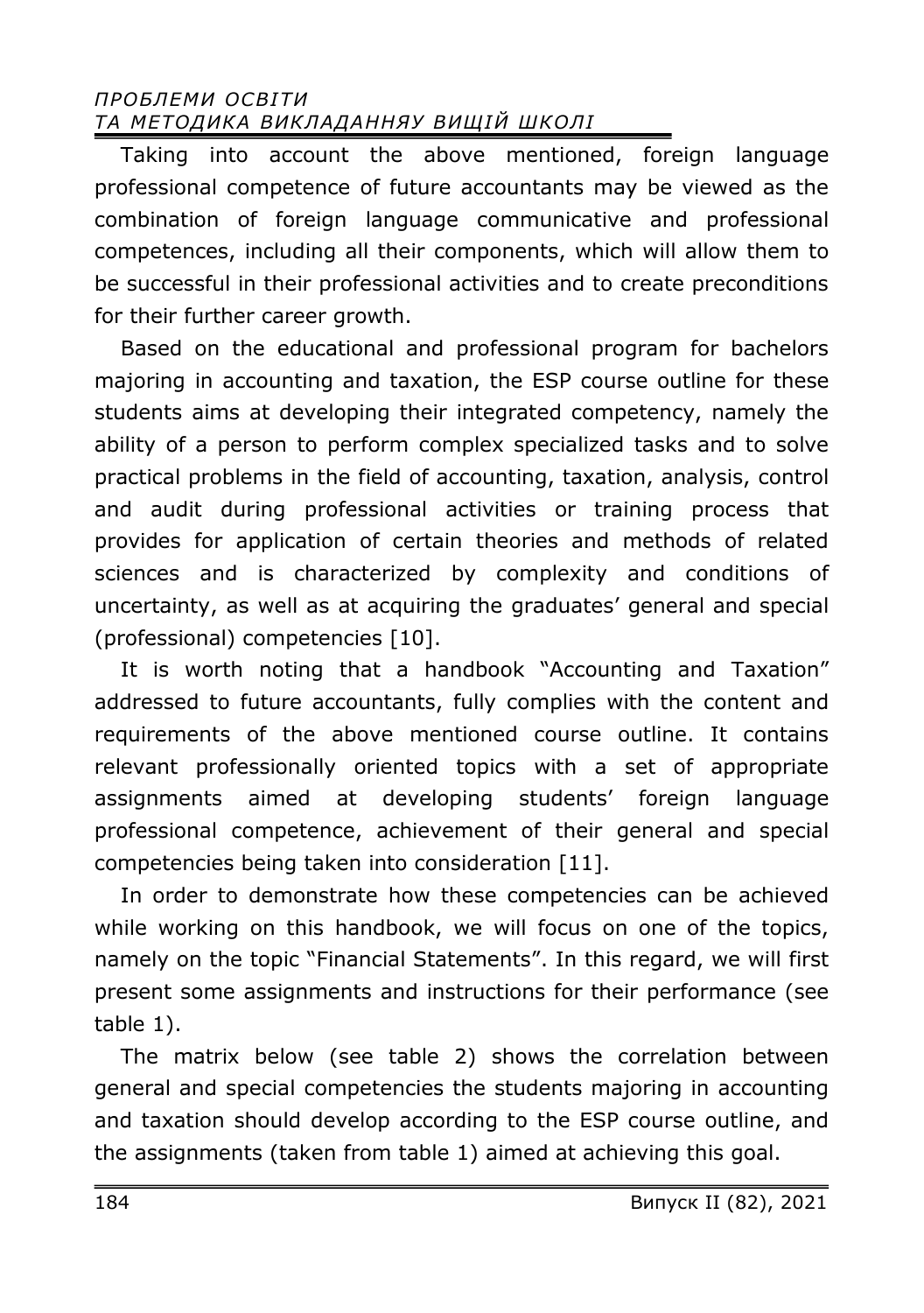Table 1

# **Topic "Financial Statements":**

# **Assignments and Instructions for Performance \***

| Nº | Assignments                                                                                                                                                 | <b>Instructions for Performance</b>                                                                                                                                                                                                                                                                                                                                                                               |  |  |  |  |  |
|----|-------------------------------------------------------------------------------------------------------------------------------------------------------------|-------------------------------------------------------------------------------------------------------------------------------------------------------------------------------------------------------------------------------------------------------------------------------------------------------------------------------------------------------------------------------------------------------------------|--|--|--|--|--|
| 1. | 2.                                                                                                                                                          |                                                                                                                                                                                                                                                                                                                                                                                                                   |  |  |  |  |  |
| 1. | Read the text and answer the following<br>questions.                                                                                                        | The students are to read the text "Financial<br>Statements" and answer the questions given<br>to it.                                                                                                                                                                                                                                                                                                              |  |  |  |  |  |
| 2. | Match the terms with the appropriate<br>definition.                                                                                                         | The students are to match the special terms<br>related to the topic from column A with the<br>correct definition from column B.                                                                                                                                                                                                                                                                                   |  |  |  |  |  |
| 3. | Complete the table by choosing the<br>appropriate information related to each<br>of the four financial statements from<br>the following. Prove your choice. | The students are to fill in the table by<br>defining what particular information from the<br>given list (time frames, purposes, measures<br>and synonymous phrases) refers to the<br>Income Statement, the Statement of<br>Owner's Equity, the Balance Sheet and the<br>Statement of Cash Flows. The students are<br>also to explain their choice using the<br>acquired knowledge.                                |  |  |  |  |  |
| 4. | Read the text and answer the following<br>questions.                                                                                                        | The students are to read the text "How to<br>Prepare a Financial Statement for a Small<br>Business" and answer the questions<br>given to it.                                                                                                                                                                                                                                                                      |  |  |  |  |  |
| 5. | Define the format of the following<br>Income Statement and analyze it.                                                                                      | Based on the supplemented example of<br>Paul's Guitar Shop, Inc. Income Statement,<br>the students are to define whether it is a<br>single-step or a multi-step Income<br>Statement. The students are also to explain<br>the constituents of this statement using the<br>acquired knowledge.                                                                                                                      |  |  |  |  |  |
| 6. | Work in groups and prepare the Income<br>Statement/Balance Sheet for a small<br>business. Present the statements by<br>analyzing them.                      | The students are to be divided into 2 groups<br>and to prepare a financial statement (one<br>group takes the Income Statement, another<br>one - the Balance Sheet) for some imaginary<br>small business on the basis of the text "How<br>to Prepare a Financial Statement for a Small<br>Business". Afterwards, every group is to<br>present the prepared financial statement and<br>to analyze its constituents. |  |  |  |  |  |
| 7. | Read the dialogue. Make up your own<br>dialogues on its basis.                                                                                              | The students are to read the dialogue "A<br>manager discusses the quarterly Income<br>Statement with a controller". Afterwards,<br>working in pairs, the students are to make<br>up their own dialogues and to dramatize<br>them.                                                                                                                                                                                 |  |  |  |  |  |
| 8. | Determine the alternative course of<br>action and tell what you would do in the<br>following situation.                                                     | The students are to discuss the accounting<br>ethical principles while performing<br>professional duties on the basis of the<br>following case: "You are an accountant in a<br>big company. The employer makes you<br>mislead investors by presenting false<br>financial statements".                                                                                                                             |  |  |  |  |  |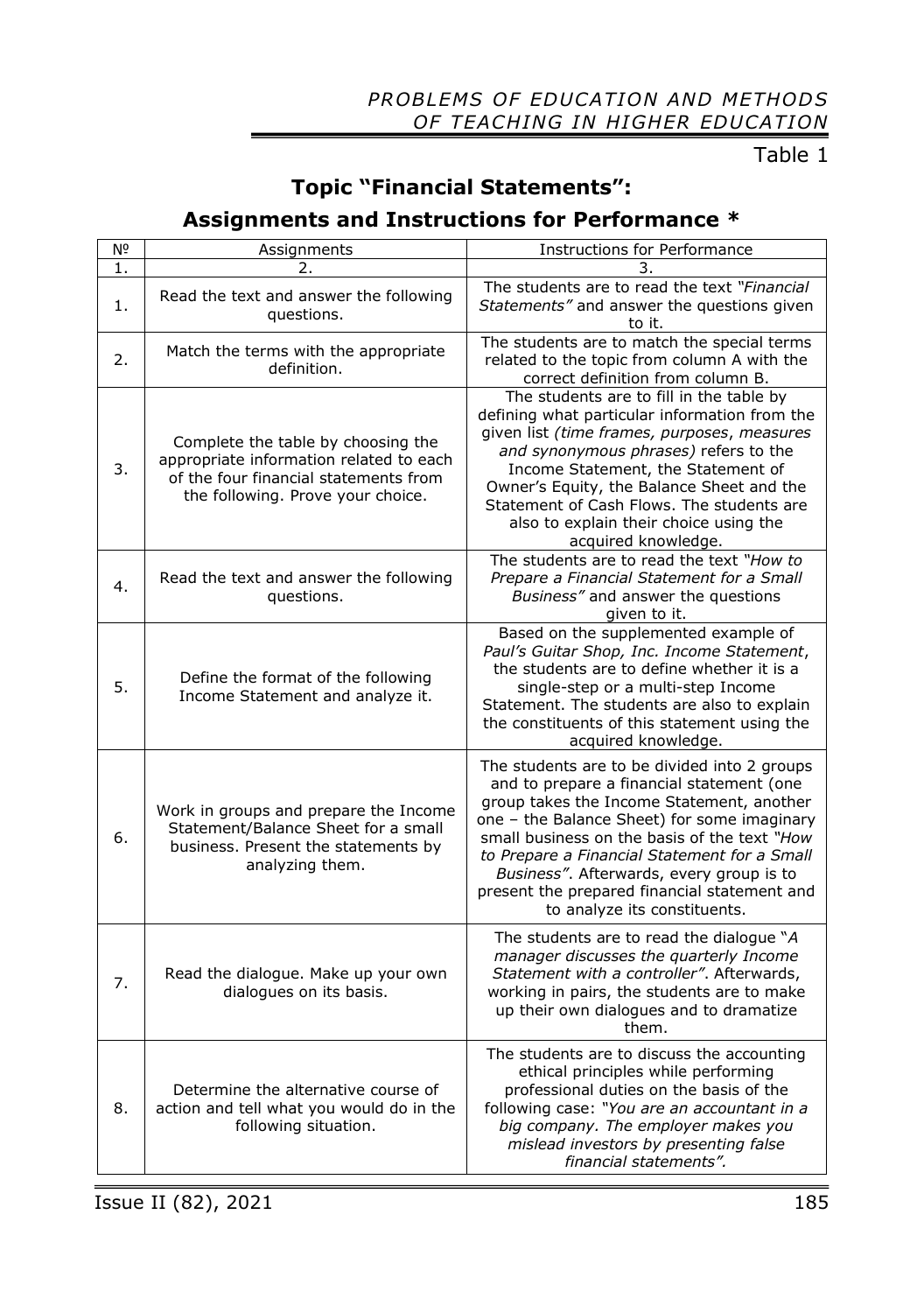### Continuation of table 1

|     | 2.                                                                            | 3.                                                                                                                                                                                                                                                                                                                                                                 |
|-----|-------------------------------------------------------------------------------|--------------------------------------------------------------------------------------------------------------------------------------------------------------------------------------------------------------------------------------------------------------------------------------------------------------------------------------------------------------------|
| 9.  | Choose one of the following topics and<br>prepare a report with presentation. | The students are to conduct research on one<br>of the given topics ("A new phase of<br>accounting development in Ukraine"; "Gaps<br>between Ukrainian and International<br>Accounting Standards"; "Changes in law on<br>Accounting and Financial Reporting in<br>Ukraine") and to prepare their reports with<br>PowerPoint presentations.                          |
| 10. | Speak on the topic "Financial"<br>Statements".                                | The students are to speak on the topic<br>"Financial Statements" by summarizing the<br>overall information related to it (major<br>characteristics of financial statements, the<br>procedure of their preparation according to<br>International Accounting Standards, the<br>existing accounting ethical principles while<br>performing professional duties, etc). |

\* Source: developed by the author according to [11].

As can be seen from above, all the assignments on the topic "Financial Statements" facilitate developing such students' general competencies (GC) as GC01, GC02, GC08 and GC10, except for GC13, which is obviously to be developed only towards the end of the topic under discussion due to summarizing assignments. What concerns special competencies (SC), in particular SC10, SC13 and SC14, only specific assignments may directly be aimed at their development. It should be mentioned that the same applies to other topics contained in the handbook "Accounting and Taxation".

Table 2

| The Correlation between Competencies and Assignments |  |  |  |  |  |  |  |
|------------------------------------------------------|--|--|--|--|--|--|--|
| for Their Development *                              |  |  |  |  |  |  |  |
|                                                      |  |  |  |  |  |  |  |

| Competencies                    |                  |                                                                                | Assignments (from table 1) |   |   |   |           |           |        |              |              |    |  |
|---------------------------------|------------------|--------------------------------------------------------------------------------|----------------------------|---|---|---|-----------|-----------|--------|--------------|--------------|----|--|
|                                 |                  |                                                                                |                            |   |   |   |           | ь         |        | 8            | 9            | 10 |  |
|                                 |                  |                                                                                | フ                          | 3 | 4 | 5 | 6         | ⇁         | 8      | 9            | 10           | 11 |  |
| Competencies<br>(GC)<br>General | GC01             | Ability to study and<br>acquire up-to-date<br>knowledge.                       | ┿                          |   |   |   | $\div$    | $\ddot{}$ | ┿      | +            | +            |    |  |
|                                 | GC <sub>02</sub> | Ability for abstract<br>thinking, analysis and<br>synthesis.                   | $\,{}^+$                   | ┿ |   |   | $\ddot{}$ | $\pm$     | +      | $\mathrm{+}$ | $\mathrm{+}$ |    |  |
|                                 | GC <sub>08</sub> | Knowledge and awareness<br>of the subject area and<br>professional activities. | $\ddot{}$                  | + |   |   | $\div$    | $\ddot{}$ | $\div$ | $\mathrm{+}$ | $+$          |    |  |
|                                 | GC10             | Ability to speak a foreign<br>language.                                        | +                          | ┿ |   |   | $\div$    | $\div$    | $\div$ | $\mathrm{+}$ | $\div$       |    |  |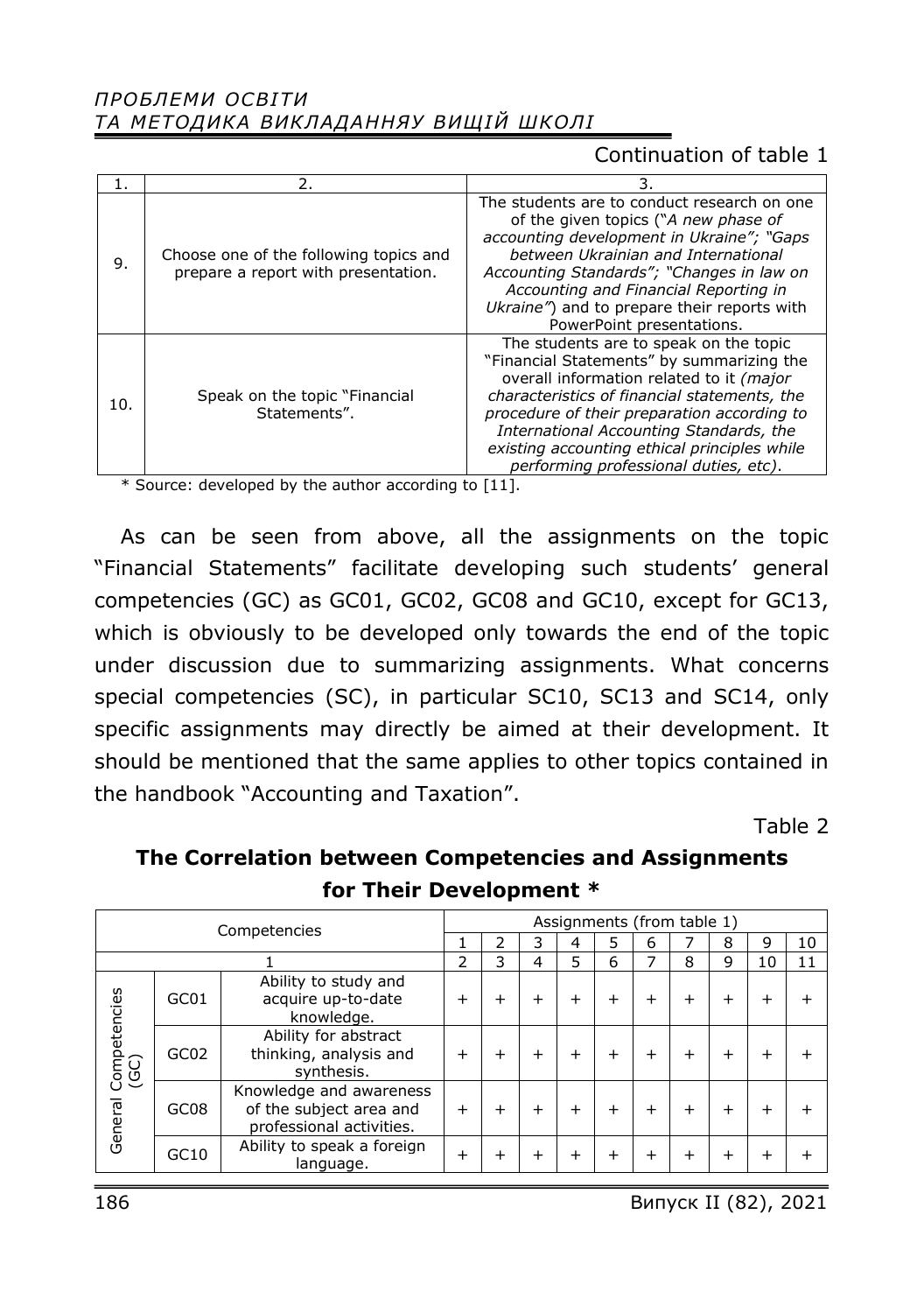Continuation of table 2

|                              |      | 2                                                                                                                                                                                   | 3 | 4 | 5 | 6 | 7         | 8         | 9 | 10    | 11             |                |
|------------------------------|------|-------------------------------------------------------------------------------------------------------------------------------------------------------------------------------------|---|---|---|---|-----------|-----------|---|-------|----------------|----------------|
|                              | GC13 | Ability to conduct research<br>at the appropriate level.                                                                                                                            |   |   |   |   |           |           |   |       | $\overline{+}$ | $\overline{+}$ |
| (SC)<br>Special Competencies | SC10 | Ability to implement<br>ethical principles while<br>performing professional<br>duties.                                                                                              |   |   |   |   |           |           |   | $\pm$ |                |                |
|                              | SC13 | Ability to prepare financial<br>statements according to<br>international standards<br>and to interpret, disclose<br>and apply them in the<br>managerial decision-<br>making system. |   |   |   |   | $\ddot{}$ | $\ddot{}$ |   |       | $\ddot{}$      | +              |
|                              | SC14 | Ability to conduct research<br>in solving relevant<br>problems dealing with<br>theory, organization,<br>methods and practices of<br>accounting, audit, control<br>and taxation.     |   |   |   |   |           |           |   |       | $\ddot{}$      | ╅              |

\* Source: developed by the author according to [10, 11].

**Conclusions and prospects for further research.** It is obvious that ESP like any other subject should rely on various teaching materials (handbooks, manuals, tutorials, etc) when training specialists. Appropriate teaching materials in ESP are crucial since in order to develop students' general and special competencies, such materials should consider the learners' expectations and have a clear role in the learning/teaching process. Compliance with these requirements, in its turn, favors developing students' foreign language professional competence.

With regard to ESP for professional training of future accountants, we may state that the assignments taken from a textbook "Accounting and Taxation" fully comply with the above mentioned requirements. To be more concrete, the results of the conducted research show that the students, majoring in accounting and taxation, are likely to develop their general and special competencies as these assignments deal with the following: they are based on learners' needs; they are related to the subject area; they consider the collaborative work between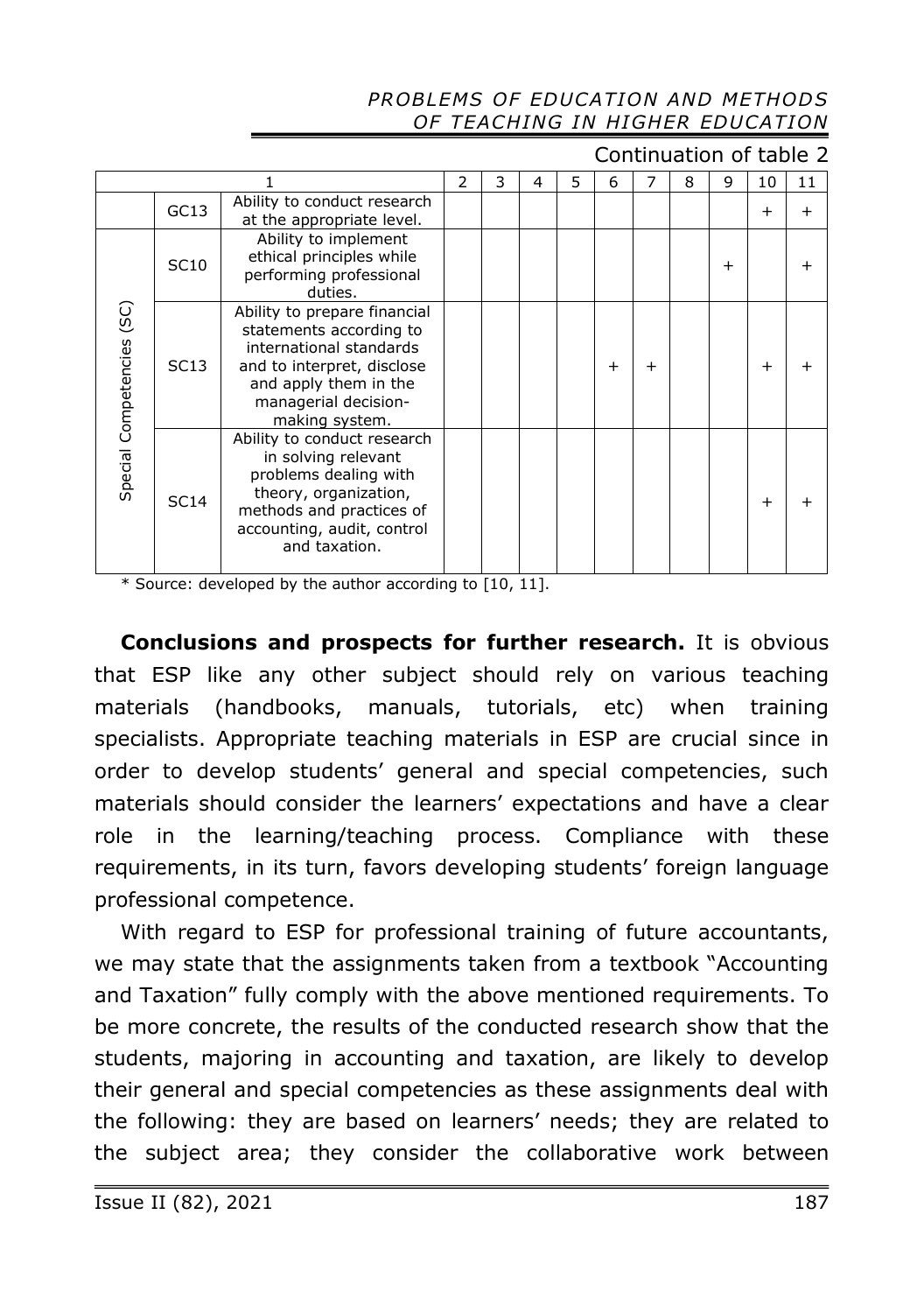teachers and students; they provide for students' individual work; they reflect real life situations connected with professional activities. Ultimately, all these characteristics will contribute to training highly qualified accountants who will be in great demand on the labor market.

In this research we have only touched upon the issues connected with developing of learners' foreign language professional competence, considering achievement of their general and special competencies on the basis of the ESP course outline for students majoring in accounting and taxation. However, the issues referring to results of ESP study and efficient teaching methods to be used for professional training of future accountants haven't been investigated yet. Consequently, all these uninvestigated problems are subjects for our further research.

### **Список використаних джерел:**

1. Grynyuk S. Foreign language teaching for specific purposes: basic aspects. *Scientific Journal "ScienceRise"*. 2016. Vol. 3/5 (20). Pp. 18–23. URL: http://journals.uran.ua/sciencerise/article/view/64803/60298 (дата звернення: 14.05.2021).

2. Carolina González Ramírez. English for Specific Purposes: brief history and definitions. *Revista de Lenguas ModeRnas*. 2015. Vol. 23. Pp. 379–386. URL: https://www.researchgate.net/publication/296625632\_English\_for\_Specific\_Purposes\_Brief\_Histo ry\_and\_Definitions (дата звернення: 12.05.2021).

3. Hutchinson T. & Waters A. *English for Specific Purposes: A learning-centred approach*. Cambridge, Cambridge University Press, 1987. 183 p.

4. Smoak R. What is English for Specific Purposes? *English Teaching Forum.* 2003. Vol. 41(2). Pp. 22–27. URL: http://americanenglish.state.gov/files/ae/resource\_files/03-41-2-g.pdf (дата звернення: 10.05.2021).

5. Бєляєва А. В. Англійська мова за професійним спрямуванням: зміст та цілі дисципліни. *Наукові записки Національного університету «Острозька академія». Серія : Філологічна.* 2015. № 52. С. 36–38. URL: http://nbuv.gov.ua/UJRN/Nznuoaf\_2015\_52\_14 (дата звернення: 10.05.2021).

6. Кучера А. М. Іншомовна комунікативна компетентність майбутнього фахівця: соціокультурний чинник. *Наукові записки Національного педагогічного університету ім. М. П. Драгоманова. Сер. : Педагогічні та історичні науки*. 2014. № 119. С. 115–123. URL: http://nbuv.gov.ua/UJRN/Nzped\_2014\_119\_19 (дата звернення: 10.05.2021).

7. Valeeva R.A., Baykova O.V., Kusainov A.K. Foreign Language Professional Communicative Competence as a Component of the Academic Science Teacher's Professional Competence. *International Journal of Environmental & Science Education*. 2016. Vol. 11(3). Pp. 173–183.

8. Harris R., Guthrie H., Hobart B. and Lundberg D. *Competency-based education: Between a rock and a whirlpool*. Melbourne, McMillan, 1995.

9. Сисоєва С. О. Компетентнісно зорієнтована вища освіта: формування наукового тезаурусу. URL: http://elibrary.kubg.edu.ua/9864/1/Sysoeva%20S.A.%202015.pdf (дата звернення: 10.05.2021).